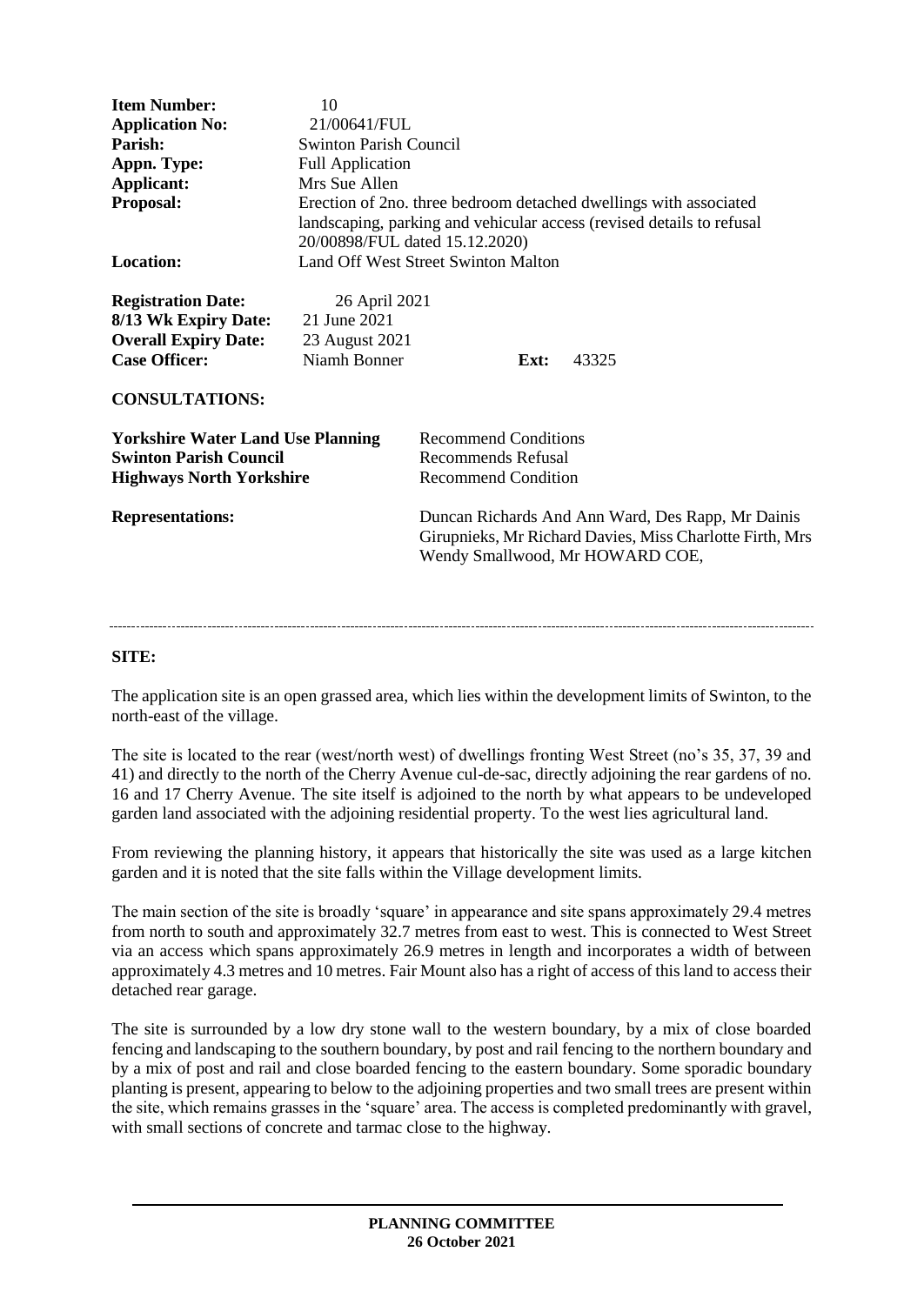## **PROPOSAL:**

Erection of 2no. two storey three bedroom detached dwellings with single garages, associated landscaping, parking and vehicular access. This is a revised submission to the previously refused application 20/00898/FUL dated 15.12.2020 for 4no three storey dwellings.

The two properties proposed would be orientated with the principal elevations facing eastwards. Each would incorporate a pitched roof design, with a projecting forward cross wing style element, spanning approximately 7.55 metres in width and between approximately 10.6 metres and 8.56 metres in depth, given the staggered principle elevation. They would include an eaves height of 5.4 metres with a ridge height of 8.075m, with the projecting cross wing well set down from the roof height of the main dwelling.

The properties would be located fairly centrally within the plot, with parking located within the single garages and in spaces forward of the dwellings. Plot 2 is located in the northern part of the south and Plot 1 to the southern part of the site. The property would incorporate private amenity space to the rear west. With the exception of the rear western elevation, it is noted that indicatively all boundaries including an internal boundary between the properties would be completed with a minimum 1.7 metres high wooden fence.

During the determination of this proposal revised plans were received on the 3rd August following review of the application by the Case Officer and following the receipt of consultation responses. The amended plans included repositioning of dwellings within the plot:

- The detached single garage proposed which was originally proposed directly along the southern boundary of Plot 1 was inset from the boundary by approximately 1.7 metres, directly adjoining this two storey dwelling which was also repositioned further northwards by approximately 0.6 metres. This distances the built form of this dwelling from the shared boundary line with no's 16 and 17 Cherry Avenue to the south.
- The detached garage serving Plot 2, which was originally positioned in between the two properties was repositioned to the north of the dwelling, also now directly adjoining the property. This has had the effect of significantly insetting the two storey element of this property from the boundary. This two storey element was previously 1.98 metres from the northern boundary at the closest point, whereas in the revised plans this is inset by 5 metres. The single garage is inset by 1.43 metres from the northern boundary.
- The plans illustrate the rather than the previously proposed 'White Stone cladding Austin Cobblefield or similar' (which was considered inappropriate by Officers) and the Spanish clay tile, the building would now be constructed of 'Cotswold Stone in grey randomly course or similar' with 'Marley plain clay tile or similar' with anthracite grey windows.
- Revised shadow drawings were submitted to accurately plot the shadow during the year. These indicate that shadows would not be cast on any neighbouring dwelling during the four equinoxes.
- The presence of the neighbour's garage at a nearby property Fairmount has been shown on the plans and confirmation that their lawful access will remain to it with a note to highlight 'surface to be re-paved if agreed with owner.'
- A revised plan was sought by North Yorkshire Highways to that that a service vehicle (in the event of fire, etc) could turn, free of obstruction within the site. Alterations were made to the site layout plan to illustrate designated parking spaces and the tracking of a service vehicle within the site.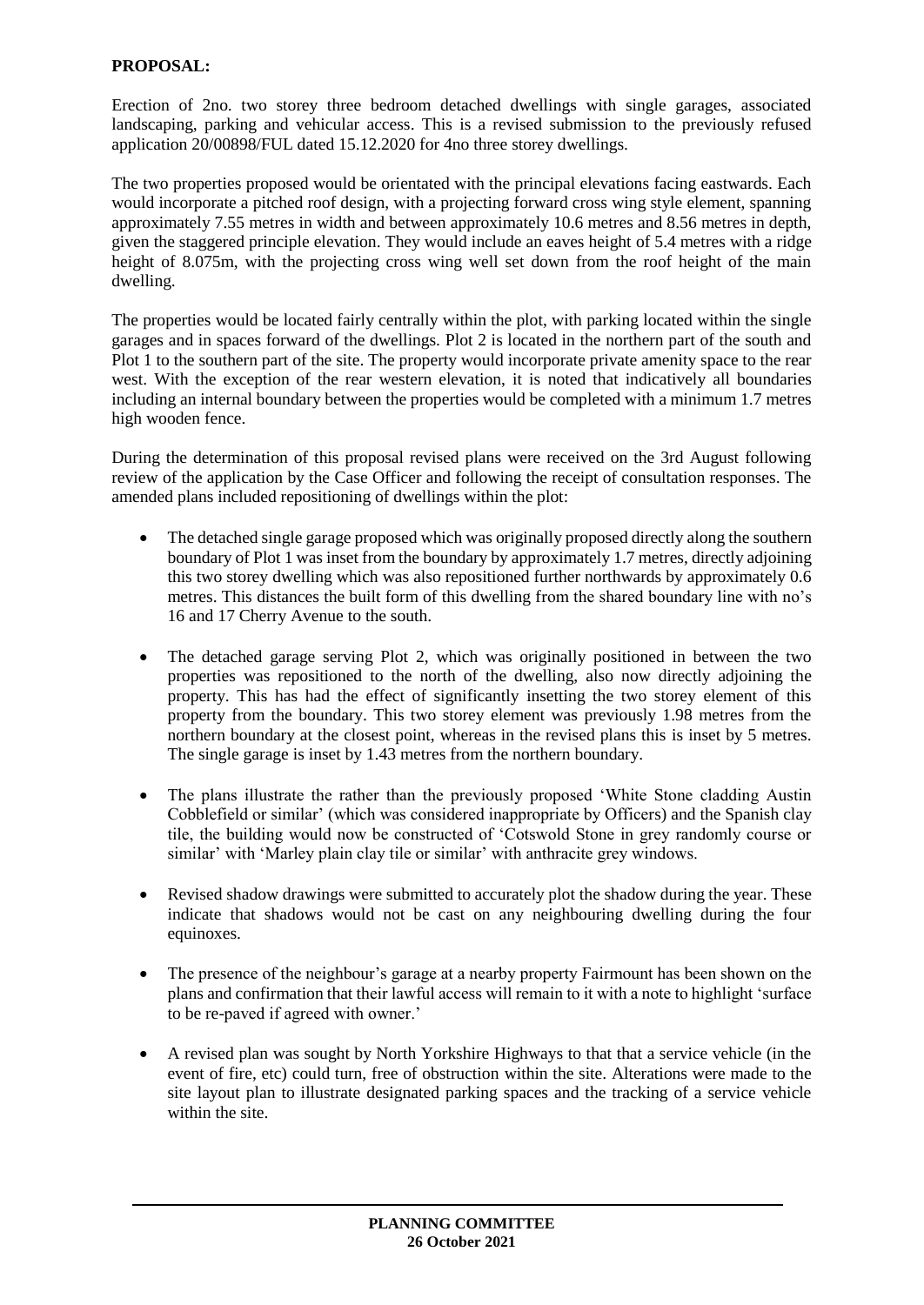### **PLANNING HISTORY:**

The following planning application is considered most relevant:

06/00598/OUT: Residential development (site area 0.176ha). Approved. It is noted that this application was on larger site than currently proposed and was not lawfully commenced.

20/00898/FUL: Erection of 2no. pairs of three bedroom semi-detached dwellings with associated landscaping, parking and vehicular access. Refused for the following reasons:

1. It is considered that the proposal by virtue of its scale, form, materials, layout and design would appear unacceptable in this location in design terms. The density, limited amenity space and vertical scale of the three storey monopitched roof scheme would result in overdevelopment of the site that would appear incongruous with the surrounding pattern and form of residential development, harmfully impacting upon the character of the locality in discordance with SP16 Design and SP20 Generic Development Management Issues of the Ryedale Plan - Local Plan Strategy and the National Planning Policy Framework.

2. It is considered that further to the first reason for refusal, the proposal would also result in development that is detrimental to the wider landscape character of the area given the highly visible edge of settlement position of the plot. It would therefore result in harm to local distinctiveness, through the introduction of a suburban built form in discordance with SP13 Landscapes of the Ryedale Plan - Local Plan Strategy and the National Planning Policy Framework.

3. It is considered that the proposal would result in unacceptable material harm to the amenity of occupiers of surrounding residential properties, in terms of loss of privacy, overshadowing and overbearing development, which would also result in loss of outlook in discordance with SP20 Generic Development Management Issues of the Ryedale Plan - Local Plan Strategy and the National Planning Policy Framework.

4. It is considered that the proposal would not retain an appropriate level of residential amenity for future occupiers by virtue of the cramped amenity space forward of the dwellings and consequential inadequate parking areas provided in discordance with SP20 Generic Development Management Issues of the Ryedale Plan - Local Plan Strategy and the National Planning Policy Framework

5. It is considered that the proposal would be unacceptable in terms of access and highway safety through inadequate parking provision and the insufficient turning and manoeuvring spaces in discordance with SP20 Generic Development Management Issues of the Ryedale Plan - Local Plan Strategy and the National Planning Policy Framework.

6. The proposed direction of surface water runoff to the mains sewer is considered unacceptable in light of the consultation response from Yorkshire Water (dated 23rd November 2020.) There is no capacity for this approach within the local sewerage system and this could cause overloading which would not be supported. This element of the proposal is in discordance with SP17 (Managing Air Quality, Land and Water Resources) of the Ryedale Plan- Local Plan Strategy and the National Planning Policy Framework.

# **POLICIES:**

Local Plan Strategy -Policy SP1 General Location of Development and Settlement Hierarchy Local Plan Strategy - Policy SP2 Delivery and Distribution of New Housing Local Plan Strategy - Policy SP13 Landscapes Local Plan Strategy - Policy SP16 Design Local Plan Strategy - Policy SP17 Managing Air Quality, Land and Water Resources Local Plan Strategy - Policy SP20 Generic Development Management Issues National Planning Policy Framework National Planning Practice Guidance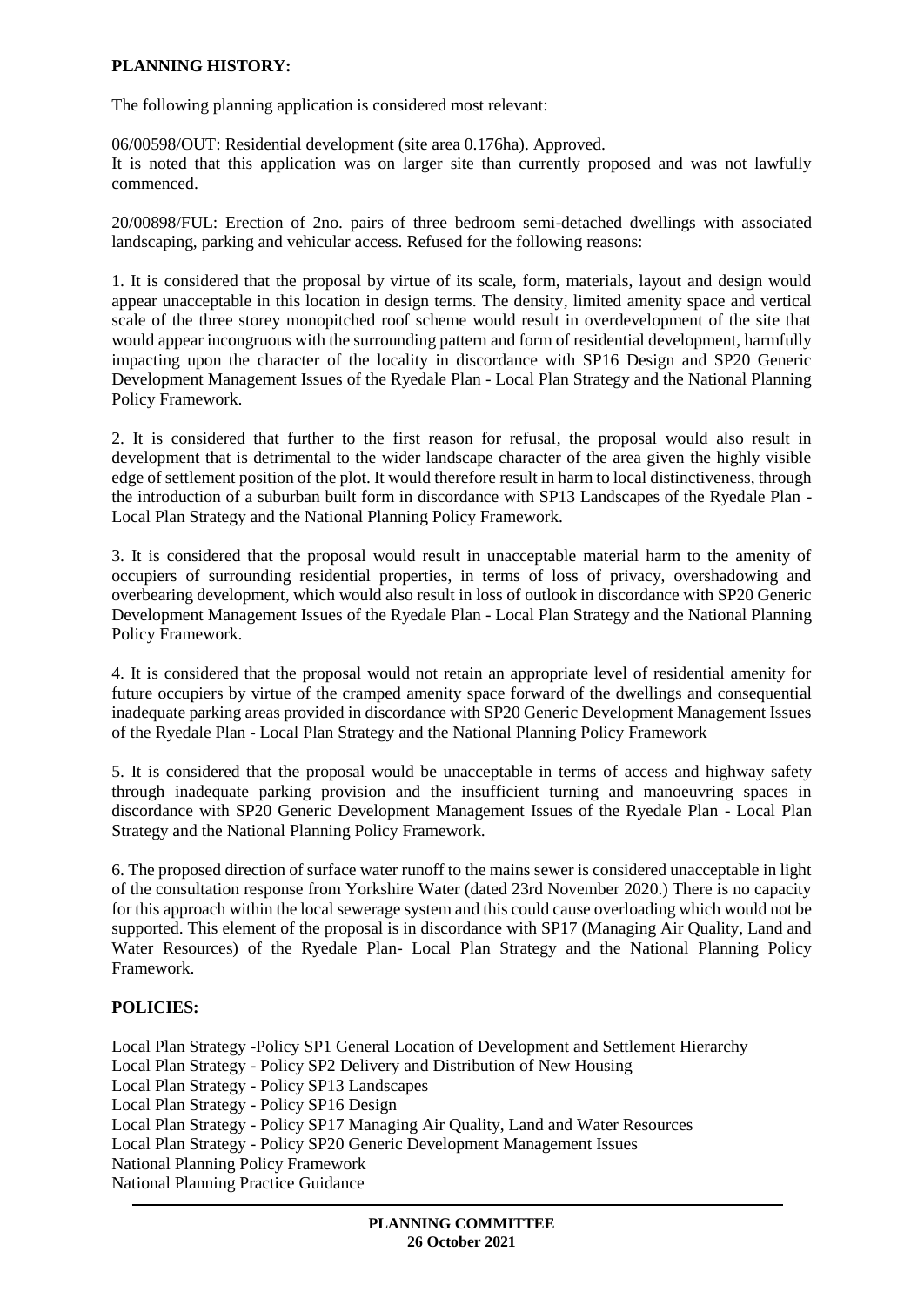## **REPRESENTATIONS**

The Parish Council made the following representation (14th May 2021)

*"Recommend Refusal, due to the height of the proposed dwellings. Members of the Parish Council would like to see a dormer bungalow type dwelling lower in height."*

The following summarised points were raised within 7 letters of objection from the occupiers of the following properties within the village. No's 16 and 17 Cherry Avenue, No's 35, 37, 39 and 41 West Street and 2 West Close, Swinton. Members can read the full responses on the planning file.

- Loss of privacy to garden/lounge/conservatory and kitchen, denying right to privacy and light (occupier of The Cottage (no 39 West Street)
- Loss of privacy to 2 West Close with direct looking into bedrooms. Height should be limited to bungalows to reduce visual impact and the development towering over us.
- Proximity of Plot 2 to boundary, the scale and siting would be visually oppressive and overbearing when viewed from adjoining gardens at 39 and 41 West St. As this would be located to the south west it would cause significant overshadowing and dominance. Suggest layout is amended to include garage adjacent to the boundary.
- The proposal would be particularly overbearing for the adjacent properties, the walls of one of the houses would be very close to my bedroom window (no. 17 Cherry Avenue) invading my privacy and would feel oppressive. The proposed properties would overshadow my small garden and property.
- The two windows on the side elevation of plot 2 should be obscure glazed to prevent overlooking
- The houses do not fall within the affordable housing category. Swinton is already over populated with new housing in inappropriate spaces on all of the three streets. No benefit to neighbourhood, land should be sold to Parish to develop a nature reserve or allotments as per Parish report of resident's needs.
- The land is valuable conservation green space for wildfire and natural soakaway form the fields and existing houses. The Parish Council and Local Policy Stipulate not building unnecessary housing and to protect valuable natural space.
- House footprint is too large, the space is only adequate for Plot 2 and allow space between the house and perimeter fencing to 16 Cherry Avenue. Plot 1 should not exist or be as close to my perimeter fence at all and the garage should not join my perimeter fence at all. There is no access around the garage and rain runoff will create issue and rot fence.
- The site is landlocked, almost back land ancient orchard garden and not suitable for two large residents.
- The development should be single storey only, not dormer.
- Height of properties too high, would like to see the height reduced to that of a dormer bungalow.
- The design is not in keeping with the village setting.
- Inappropriate material of white stone cladding would be out of context with the adjoining properties and not reinforce local distinctiveness.
- Only 3 parking spaces visible on the plans which is not sufficient. This would lead to parking overspill on West Street.
- The plans do not detail the garage at no. 37, if this is removed where are the cars going to go? If the access road is used for the new development (no 37 currently uses this for off street parking) this will put more cars onto West Street where there is already and issue with parking and access for lorries, tractors and the local bus service
- If permission is given there needs to be a limit on the deliveries and size of as the drive entrance is opposite my garden and not suitable for large vehicles (I know I am a HGV driver.)
- The access is too narrow and will create parking issues for the residents.
- No 39 should be allowed to construct a garage to match the current one at no. 37 and be given access to said garage (this will reduce the overlooking and alleviate parking issues on West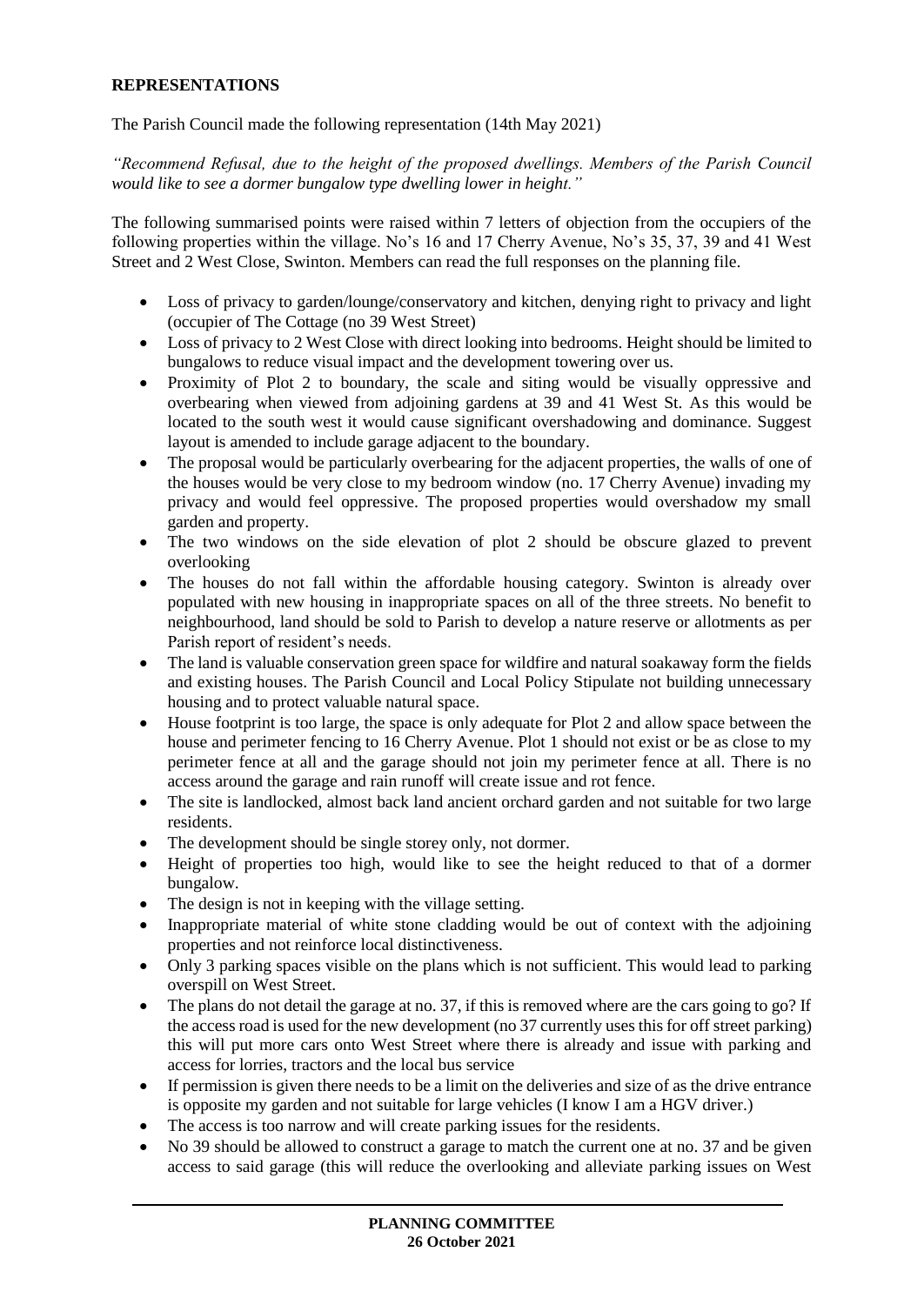Street.

- The streets do not have footpaths and this increasing safety risks to those walking to the main road for public services. The streets are overstretched by traffic.
- Land Registry rights granted for the benefit of the property (Fair Mount no. 37 West Street) "Full blockage of accesses to Property, Garage 4\*4 8M Car parking Space. This is not shown on the proposed plans.
- Disgusted to have found out via word of mouth and not received formal communication (Case Officer note: This comment by the owner of no. 16 Cherry Avenue was fully investigated. It was confirmed that a neighbour consultation letter was sent to this address as part of the original publicity for the property. It was subsequently noted that the letter sent to no. 17 Cherry Avenue was also not received. Letters were reprinted and sent out with "Swinton" highlighted as the occupier of no. 17 had advised the Case Officer that sometimes correspondence could get mixed with Cherry Avenue in Malton. As part of the reconsultation highlighted letters were also send out to these properties. Members are therefore assured that every effort has been made to ensure full consultation has been properly carried out. By sending neighbour letters and erecting a site notice, the LPA exceeds the statutory requirements for consultation.
- Concerns over drainage connection to main drain but not an existing drainage system
- Soakaways do not work very large properties including flat roof garage would generate significant water runoff. The land is already waterlogged.
- The planning application states there are no existing trees and hedges which is not true. This was an old apple orchard. There is a tree and trees in surrounding gardens. Swinton dates back to the doomsday book with lots of history and artefacts still being found. No surveys have been conducted, this is for financial gain only.
- Concern over the grey birch trees proposed, prolific in growth, shallow roots and prone to blowing over in wind. Inappropriate choice and will block view. The existing dry stone wall should be maintained and no further planting to the rear.
- Loss of countryside view
- Development will effect property value
- Light pollution and noise pollution associated with two properties.
- No gas or sufficient services already, why add two more properties to add more strain. The local school is over subscribed.

As noted revised plans were received on the 3rd August and these were fully advertised by new neighbour notification letters and reconsultation with statutory consultees.

The Parish Council made the following representation (25th August 2021)

*"Recommend Refusal, due to the proposed dwellings not being in keeping with the existing properties in the nearby location."*

One further letter of objection was received on the 25th August from the occupier of no. 35 West Street noting *"the proposed development has not been revisited to fit within the surrounding housing and before any consideration is given, the plans should reflect this and be drawn for 1 or 2 bungalow type houses."*

# **APPRAISAL:**

The main considerations in assessing this application are;

i) Principle of Development ii) Character and Form iii) Residential Amenity iv) Access and Highway Safety

- v) Other matters, including Consultation Responses
- i) Principle of Development

Planning law requires that applications for planning permission must be determined in accordance with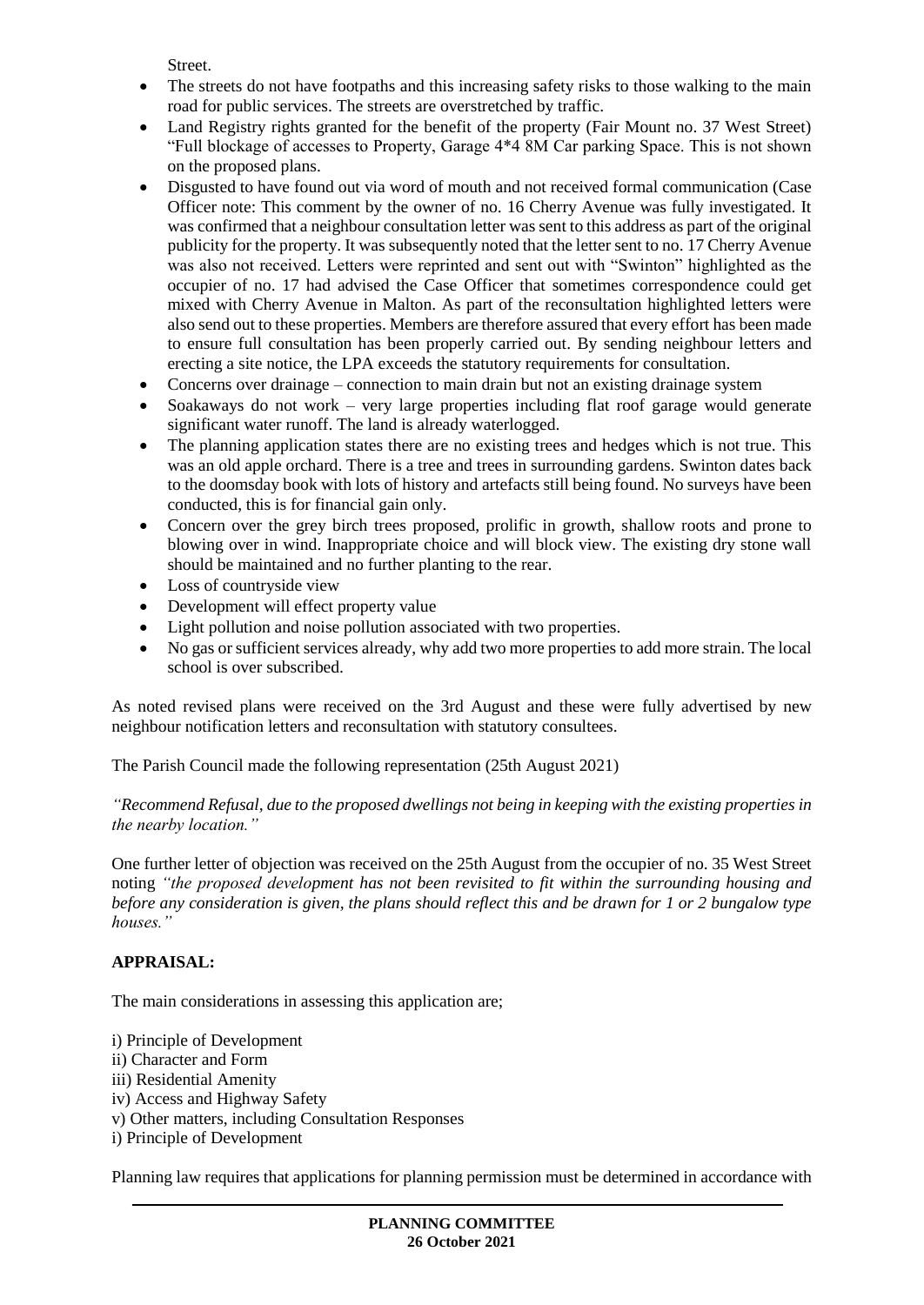the development plan, unless material considerations indicate otherwise. Paragraph 2 of the National Planning Policy Framework (NPPF) states:

*"Planning law requires that applications for planning permission be determined in accordance with the development plan, unless material considerations indicate otherwise. The National Planning Policy Framework must be taken into account in preparing the development plan, and is a material consideration in planning decisions. Planning policies and decisions must also reflect relevant international obligations and statutory requirements."*

The development plan should be read as a whole, however Policy SP1 and SP2 of the Ryedale Plan - Local Plan Strategy provide the development Strategy for the district. Most development will be located in the more sustainable parts of the district. This is the market towns, and a limited number of larger villages which are identified as service villages.

Amotherby and Swinton are together considered to form a 'Service Village.' In Service Villages, development is supported in the following instances:

- Housing Land Allocations in and adjacent to the built up area
- Conversion and redevelopment of Previously Developed Land and buildings within Development Limits
- Replacement dwellings
- Sub-division of existing dwellings
- Infill development (small open sites in an otherwise continually built up frontage)
- 100% Rural Exception Sites outside of and on the edge of Development Limits in line with Policy SP3
- Change of use of tourist accommodation (not including caravans, cabins or chalets) where appropriate

Whilst the proposal could perhaps not be considered to be traditional 'infill' it does have a direct access to West Street and is therefore not landlocked as was suggested in one of the letters of objection. Arguably this could be considered to form backland development. However weight is also given to the fact that residential development has been previously approved in this site.

The Local Planning Authority cannot take into account certain non-material planning issues as part of this assessment of this proposal for 2no. additional properties, these include the loss of property value, the loss of a view (although outlook and potentially overbearing development will be considered) nor the level of subscription of the local schools or lack of gas provision within the village. The LPA also cannot consider issues that are covered via private covenant such as continued rights of access over land. However in this case it is noted that the Agent has included detail of continued vehicular access for no. 37 West Street that was detailed in land registry documents. It is noted that a request for the right for no. 39 to build a garage to the rear and have the right of access over the driveway has been requested. This has not been addressed by the Planning Agent as part of this submission, but the grant of a right of access is a matter for the two parties to come to agreement on. Following that if necessary a planning application may be necessary for such a garage, dependant on size.

Officer's appreciate the point that the development is highly valued by local residents as green space and an attractive undeveloped area, together with the ecological benefits this can bring, however this land falls within the village development boundaries, has had previous planning permission for residential development and as such, the principle of new development is not considered to be in conflict with any national or local policies.

It is therefore considered that there is no significant conflict with the requirements of Policies SP1 and SP2 of the Ryedale Plan - Local Plan Strategy.

ii. Character, Form and Impact upon the Locality

Policy SP13 (Landscapes) of the Ryedale Plan - Local Plan Strategy requires development proposals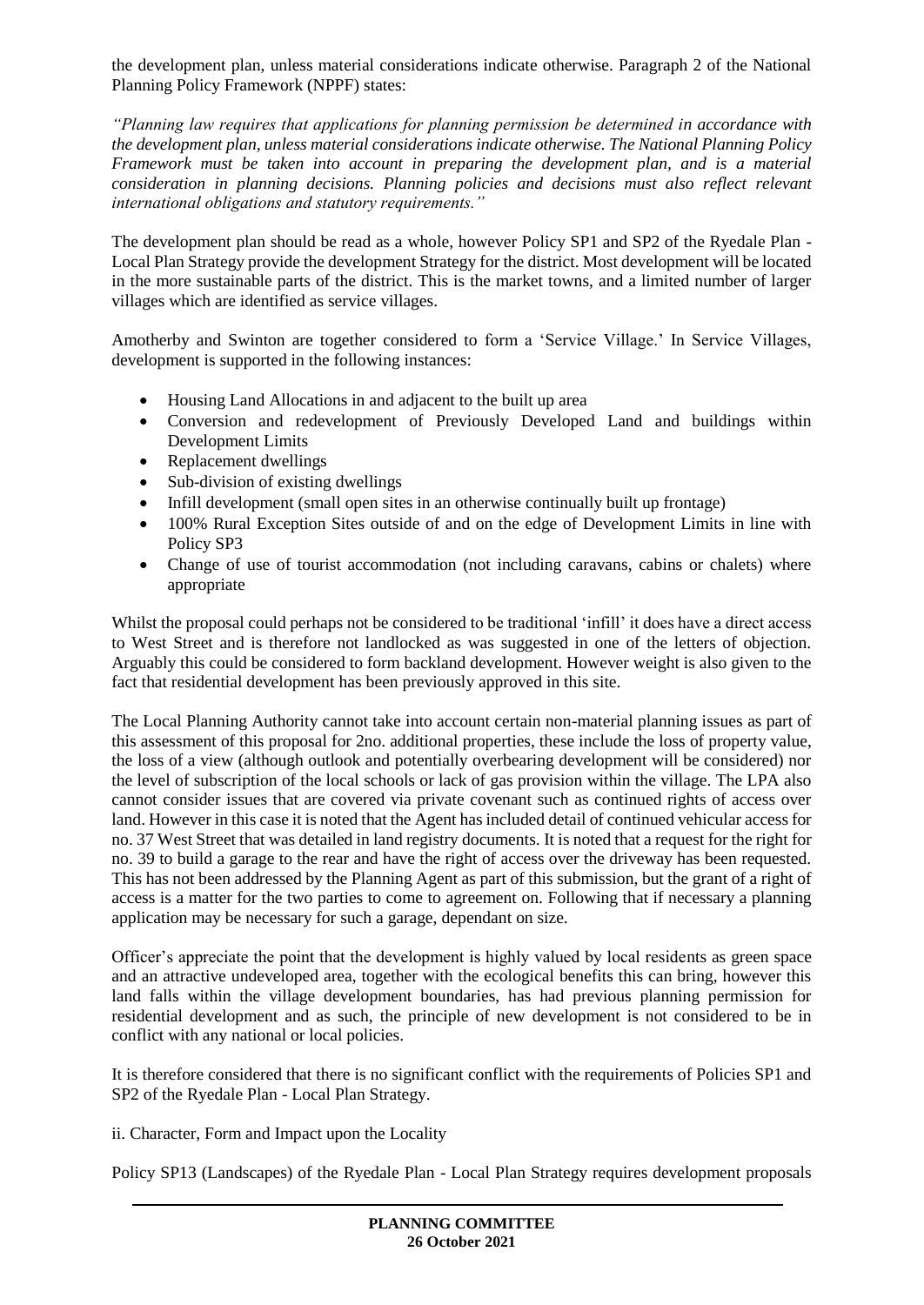should contribute to the protection and enhancement of distinctive elements of landscape character that are the result of historical and cultural influences, natural features and aesthetic qualities including:

- The distribution and form of settlements and buildings in their landscape setting
- The character of individual settlements, including building styles and materials

Policy SP16 of the Ryedale Plan - Local Plan Strategy states that 'Development proposals will be expected to create high quality durable places that are accessible, well integrated with their surroundings and which:

- Reinforce local distinctiveness
- \* Provide a well-connected public realm which is accessible and usable by all, safe and easily navigated
- Protect amenity and promote well-being.

Policy SP20 Generic Development Management Issues of the Ryedale Plan - Local Plan Strategy notes that

- New development will respect the character and context of the immediate locality and the wider landscape/townscape character in terms of physical features and the type and variety of existing uses. It further notes that
- The design of new development will follow the principles established in Policy SP16.

Paragraph 127 of the National Planning Policy Framework notes "*Planning policies and decisions should ensure that developments:*

*a) will function well and add to the overall quality of the area, not just for the short term but over the lifetime of the development;* 

*b) are visually attractive as a result of good architecture, layout and appropriate and effective landscaping;* 

*c) are sympathetic to local character and history, including the surrounding built environment and landscape setting, while not preventing or discouraging appropriate innovation or change (such as increased densities);* 

*d) establish or maintain a strong sense of place, using the arrangement of streets, spaces, building types and materials to create attractive, welcoming and distinctive places to live, work and visit"*

The application site presently incorporates a verdant, undeveloped character and lastly appears to have been used as a kitchen garden. It is acknowledged that residential development has previously been approved in outline form in this area.

In terms of layout, it is considered that this proposal is of a much lower density than the previously refused scheme and would not result in the overdevelopment of the site. There is sufficient limited space around the dwellings, particularly to the front of the development, with private amenity spaces of an appropriate scale and this is welcomed in contrast to the previous cramped design.

Furthermore, the revised scheme is now of a more traditional scale, with more appropriate proportions, including a two storey pitched roof form. The previous scheme incorporated a three storey asymmetrical monopitched roof form including a maximum height of approximately 9.3 metres. The surrounding area is characterised by single and two storey dwellings. The two storey property at no 39 West Street does include cottage like proportions and the bungalow at no. 41 incorporates a lower scale. However the properties at 16 and 17 Cherry Avenue and 35 and 37 West Street incorporate more traditionally scaled two storey proportions and it is therefore not considered that this proposal would appear visually incongruous in terms of scale. It is not considered fundamentally necessary in planning terms to require these properties to be solely single storey, or dormer bungalows.

In principle the use of clay roof tiles and light stone is considered acceptable, whereas the previously proposed stone cladding would not have been acceptable. However this is noted as 'Cotswold Stone' on the submitted plans and therefore a condition will be applied to ensure that notwithstanding the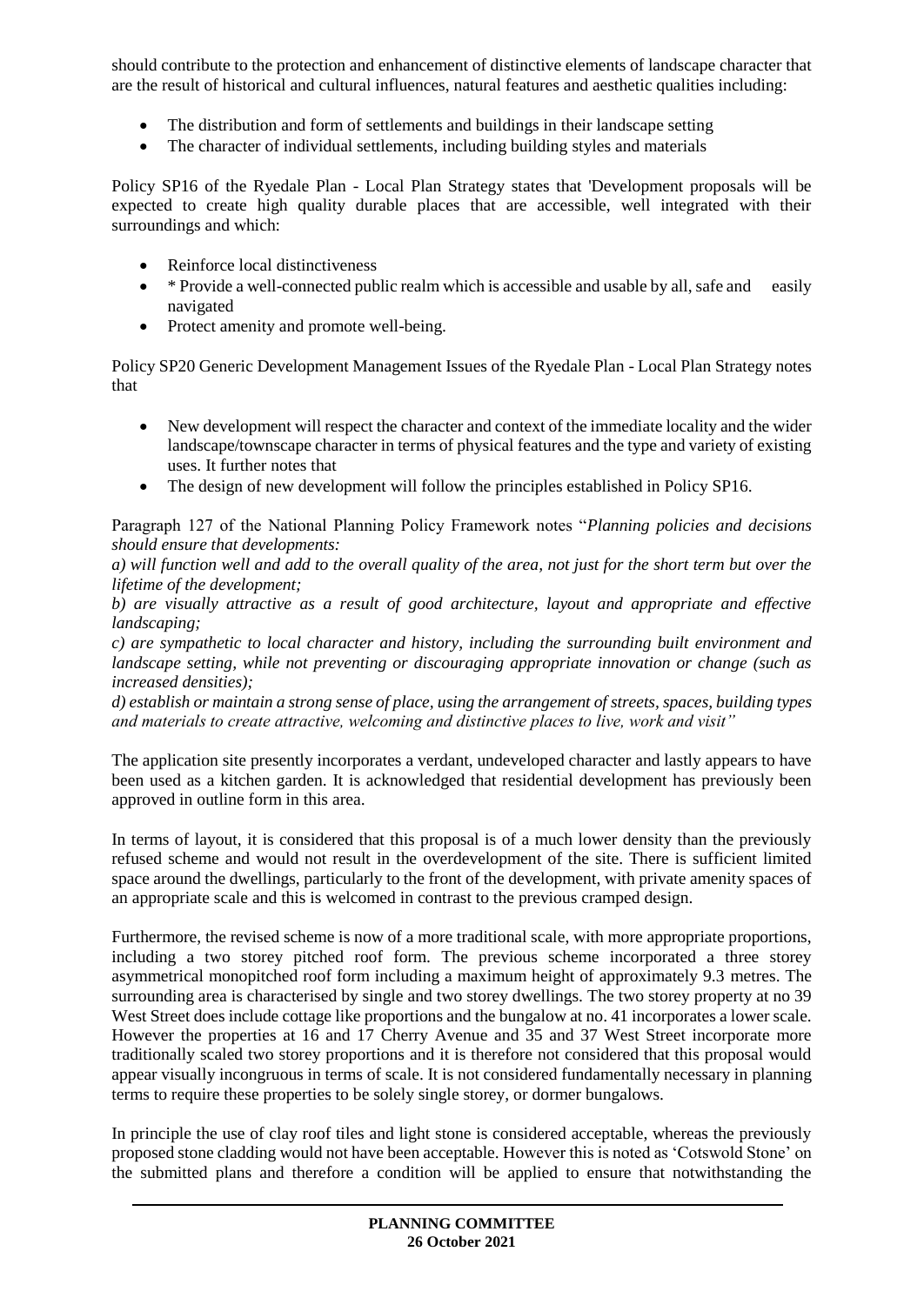approved plans further details and samples of all materials to be used in the exterior of these buildings shall be submitted to and approved in writing by the Local Planning Authority. A condition to seek a sample panel will also be attached. This will ensure that the final appearance of the building is high quality in visual terms.

The point raised about the potential loss of the dry stone wall to the south is noted and it is hoped this could be avoided, however this would not be a fundamental aspect on which an approval would hinge. A condition to seek final details of the proposed boundary treatments and this will be negotiated. A further condition to seek a full landscaping scheme will be sought and this will provide an opportunity to negotiate on the proposed use of grey birch which has raised concerns. It may be preferable for future residents to have lower landscaping at this point. It is not considered that the loss of the two small trees within the site is a material issue in terms of this application and additional planting will be secured.

Concerns have been raised in relation to lighting, a condition will be attached to seek details of domestic lighting prior to the occupation of the dwelling. This is not always requested, however given the current unlit nature of the site, this is considered reasonable. Only low level lighting which assimilates well would be permitted.

Subject to the aforementioned conditions, it is not considered that the proposal would be detrimental to the wider landscape character of Swinton, given the now more traditionally designed dwellings, quality materials, landscaping and spacing.

### iii. Residential Amenity

Policy SP20 of the Ryedale Plan, Local Plan Strategy - Generic Development Management Issues notes the following:

### *"Amenity and Safety*

*New development will not have a material adverse impact on the amenity of present or future occupants, the users or occupants of neighbouring land and buildings or the wider community by virtue of its design, use, location and proximity to neighbouring land uses. Impacts on amenity can include, for example, noise, dust, odour, light flicker, loss of privacy or natural daylight or be an overbearing presence."*

Paragraph 127 (f) of the National Planning Policy Framework notes that "*Planning policies and decisions should ensure that developments: create places that are safe, inclusive and accessible and which promote health and well-being, with a high standard of amenity for existing and future users."*

As noted, the four previously proposed dwellings would have incorporated a three storey asymmetrical monopitched roof form including a max. height of approximately 9.3 metres and an eaves height of approximately 5.4 metres. These were flush to the shared boundary with 16 and 17 Cherry Avenue to the south and would have involved a 3 storey building directly abutting their private rear amenity space, approximately 6.4m from the nearest point of habitable windows. It was considered that this would have an unacceptable impact upon daylighting within the dwelling and would harmfully affect their private amenity space, as well as forming overbearing development that would have a harmful loss of outlook

This present scheme would incorporate a more traditional two storey scale and as detailed in the sections above, the two storey element of Plot 1 would now be at a distance of approximately 12m from the rear elevation of no. 17 Cherry Avenue which is the closest point. This is considered to be a sufficient distance where materially overbearing development or harmful loss of outlook would not be likely to occur. Furthermore, in terms of potential overshadowing, it is considered that the properties which could potentially have been most affected would be no. 16 and 17 Cherry Avenue. However following receipt of the computer generated shadow drawings it is concluded that material shadowing in either the dwellings internally or the private rear amenity space would not occur as a result of this proposed development due to the orientation of the proposed buildings. The previously described movement of the closest two storey dwelling further northwards is welcomed, as well as the insetting of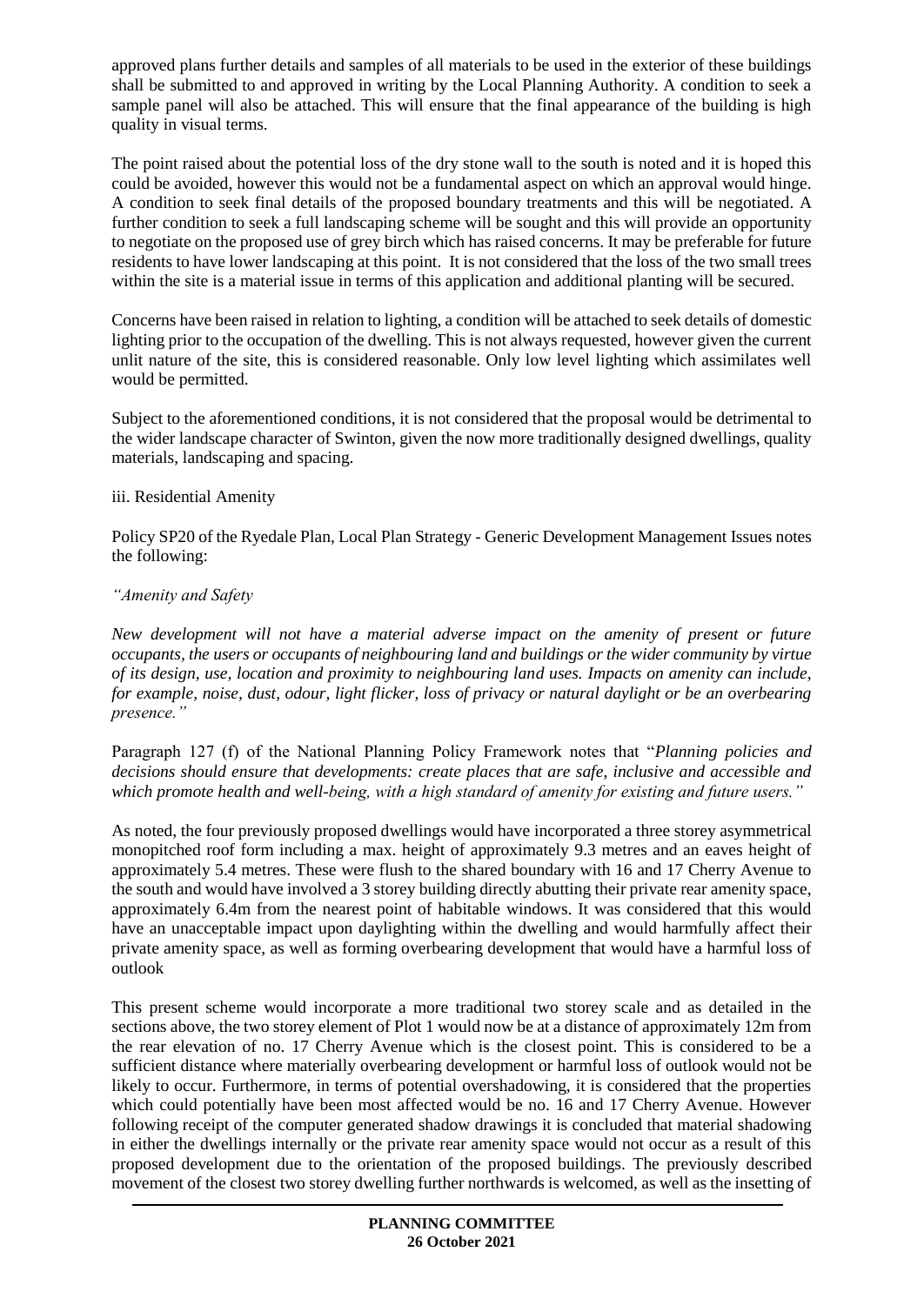the single garage, to limit potentially overbearing development and to address concerns raised by the occupier of no. 16 Cherry Avenue in terms of the garage previously being located on the boundary.

The previous scheme had incorporated outdoor balcony style areas along the facing western elevation at first floor and second floor level. This scheme with solely two storeys now omits that proposed design detail. The principle elevation of the dwelling would be approximately 28.4m from the rear building line of The Cottage (no 39 West Street) and approximately 13.55 metres from its rear boundary line. This is considered to be an acceptable back to back distance to prevent material loss of privacy. The rear building line of the other nearest property to the west, Fairmount (no 37 West Street) would be positioned at a distance of approximately 23.3 metres from the nearest part of the proposed dwelling, which would also be located approximately 12.45 metres from the shared boundary. However it is acknowledged that this property incorporates a large hipped roof garage that would help to define the two spaces.

It is however considered that the indicative landscaping plan, together with the minimum 1.7 metres high fencing could help to mitigate perceptions of loss of privacy. Full details of the boundary treatments and landscaping would be sought via condition. Whilst there is not considered to be material privacy issues, the landscaping of boundary treatments would be a positive additional in terms of separation.

It is not considered that the properties to the south, no. 16 and 17 Cherry Avenue would be effected by loss of privacy as the facing southern elevation is blank. A condition will be included to prevent the installation of new openings within the southern elevation of Plot 1.

The concerns raised by the occupier of no. 41 West Street have been addressed by the repositioning of the dwelling and garage within Plot 2. They had requested the obscure glazing of the two openings on the side northern elevation serving a WC and hallway. This is considered appropriate to include.

It is not considered that the proposed dwellings would have any material impact upon the occupier of no. 2 West Close, as this nearest openings at this property would be located over 60 metres to the east.

It is also noted that there would be concern over noise as a result of this proposed development. When occupied, it is not considered that two additional properties would be likely to generate undue levels of noise that would result in material harm to residential amenity. The Construction Management Plan recommended by Highways (their response is detailed in Section iv) will include a requirement to agree hours of construction work, this will ensure that construction does not occur at unsociable hours.

For this reason this proposal is considered to be contrary to Policy SP20 of the Ryedale Plan, Local Plan Strategy.

iv. Access and Highway Safety

As noted the Highway Officer had requested revised plans to illustrate that large vehicles would be capable of manoeuvring within the site. They confirmed on the 8th of October 2021 following review of the revised plans "*The Local Highway Authority offers no objections in principle to the proposed erection of 2 no. dwellings at land off West Street, Swinton subject to the following recommended conditions being appended."* These related to access improvements and a construction management plan.

Therefore whilst there have been concerns raised about the suitability of the access, it is considered that this can be safely upgraded to the required standard.

The concerns over the parking provision are noted, however it is considered that the parking provision within the site is sufficient for the 2no. 3 bedroom dwellings, with both external and internal garage spaces available and secured by condition. Therefore the proposal is therefore considered to be in accordance with Policy SP20 of the Ryedale Plan, Local Plan Strategy.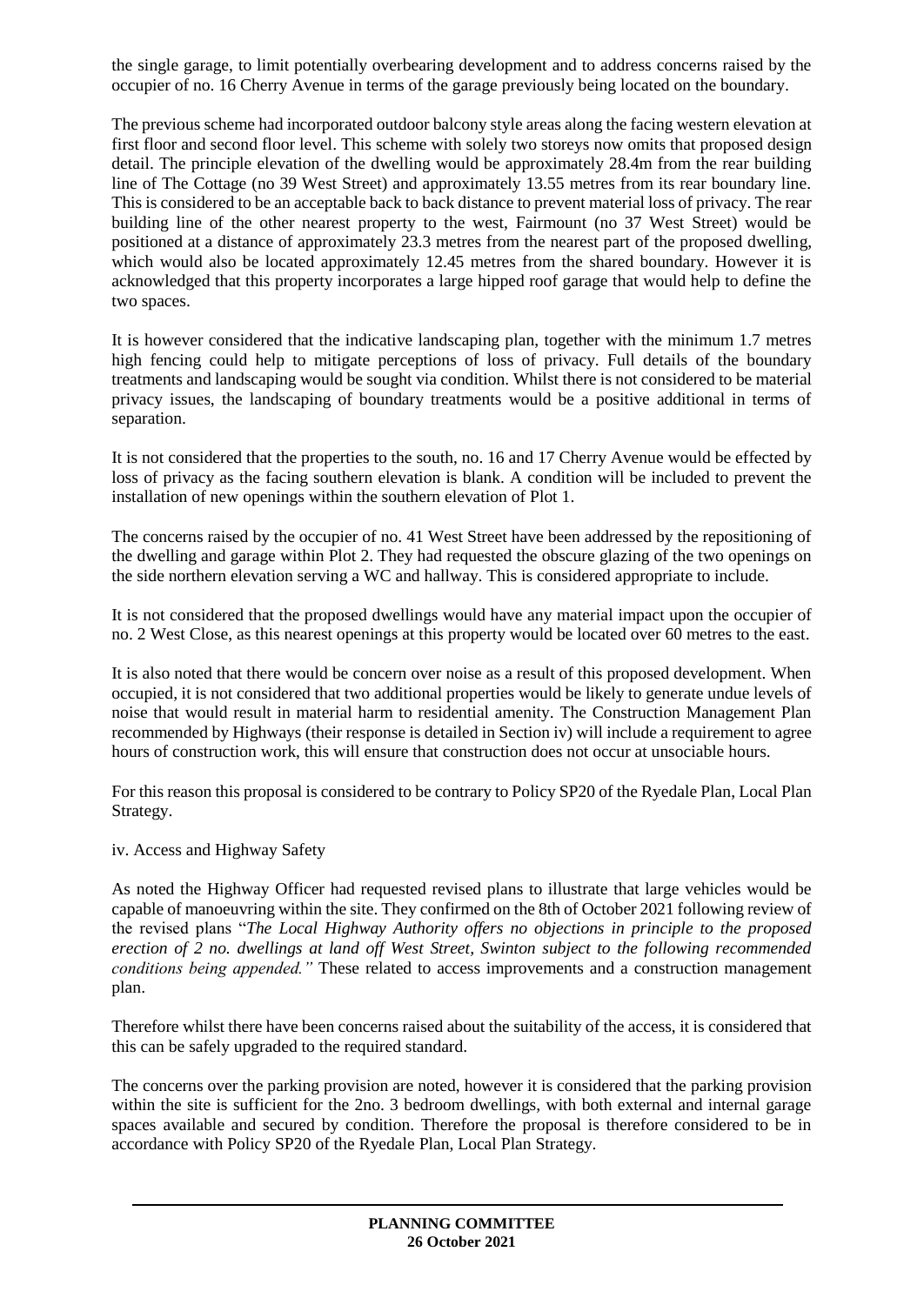Following consultation with Magic Map, it is noted that this is not a protected orchard nor any other ecologically sensitive area. It is very unlikely that this would provide roosting habitats for bats.

It is noted that the proposed connection to the mains foul sewer will be acceptable for foul discharge and Yorkshire Water have recommended a condition. Unlike the previous application which noted that surface water would be directed towards the mains sewer which was considered unacceptable by Yorkshire Water, this scheme directs surface water to soakaway. A condition will be recommended to ensure that the soakaway and surface water discharge is provided to the satisfaction of an approved building control inspector, the condition will be worded so that if a soakaway cannot be achieved, the prior written approval of the LPA will be needed for an alternative method of surface water disposal.

The proposed application site does not fall within an area of archaeological interest.

In conclusion, the application for the erection of two new dwellings is considered to be acceptable in terms of scale, form, materials, layout and design, subject to conditions on boundary treatments, landscaping and provision of material samples, including a sample walling panel. It is not considered that this would result in harm to the character of the settlement by virtue of incongruous design. It is considered that subject to condition these would not result in adverse impacts upon neighbouring amenity in terms of loss of privacy not overshadowing or overbearing development. It is considered that this development would not impact upon protected species, result in harmful impacts in terms of drainage, nor access and highway safety.

The proposal is therefore considered to be in accordance with Policies SP1, SP2, SP12, SP13, SP14, SP16, SP17 and SP20 of the Ryedale Plan, Local Plan Strategy and the requirements of the NPPF and National Planning Guidance.

### **RECOMMENDATION: Approval**

1 The development hereby permitted shall be begun on or before.

Reason: - To ensure compliance with Section 51 of the Planning and Compulsory Purchase Act 2004

2 The development hereby permitted shall be carried out in accordance with the following approved plan(s):

Location Plan (Drawing no. REVA  $WS(00)(00)$  (Rev 01)) Proposed Site Plan (Drawing no. REVA\_WS(01)(01) (Rev 01)) Proposed Ground Floor (Plot 1) (Drawing no. REVA\_WS(01)(02.1) (Rev 01)) Proposed Ground Floor (Plot 2) (Drawing no. REVA\_WS(01)(02.2) (Rev 01)) Proposed First Floor (Plot 1) (Drawing no. REVA\_WS $(01)(03.1)$  (Rev 01)) Proposed First Floor (Plot 2) (Drawing no. REVA\_WS(01)(03.2) (Rev 01)) Roof Plan (Drawing no. REVA\_WS(01)(04) (Rev 02.08.2021)) Proposed Front Elevation (Drawing no. REVA\_WS(01)(05) (Rev 02.08.2021)) Proposed Rear Elevation (Drawing no. REVA\_WS(01)(06) (Rev 02.08.2021)) Proposed Side Elevations (Drawing no. REVA\_WS(01)(07) (Rev 02.08.2021)) Proposed Sections Drawing no. REVA\_WS(01)(08) (Rev 02.08.2021)) Proposed Sections Drawing no. REVA\_WS(01)(09) (Rev 02.08.2021)) Reason: For the avoidance of doubt and in the interests of proper planning.

3 Notwithstanding the approved plans, prior to any above ground construction of the dwellings hereby approved, or such longer period as may be agreed in writing with the Local Planning Authority, further details and samples of all materials to be used on the exterior of the buildings the subject of this permission shall be submitted to and approved in writing by the Local Planning Authority.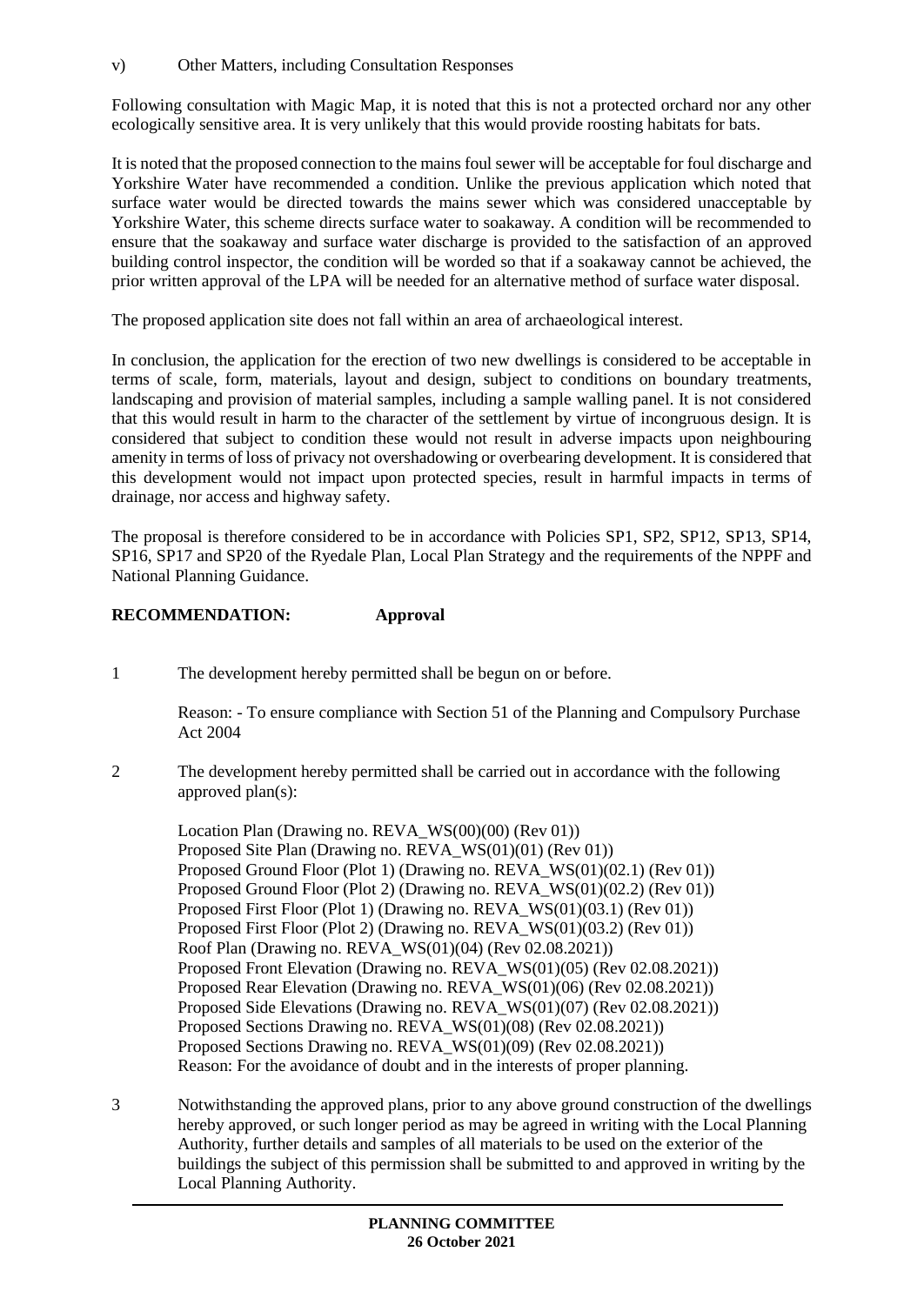Reason: To ensure a satisfactory external appearance and to satisfy the requirements of Policies SP16 and SP20 of the Ryedale Plan - Local Plan Strategy.

- 4 Notwithstanding the submitted details, prior to any above ground construction of the dwellings hereby approved, the developer shall construct on site for the written approval of the Local Planning Authority, a one metre square free standing panel of the external walling to be used in the construction of the development hereby approved . The panel so constructed shall be retained only until the development has been completed. Reason: To ensure a satisfactory external appearance and to satisfy the requirements of Policies SP16 and SP20 of the Ryedale Plan - Local Plan Strategy.
- 5 Notwithstanding the indicative details on the Proposed Site Plan (Drawing no. REVA WS(01)(01) (Rev 01)) unless otherwise agreed in writing with the Local Planning Authority, prior to any above ground construction of the dwelling full details of the materials and design of all means of enclosure shall be submitted to and approved in writing by the Local Planning Authority. Thereafter these shall be erected prior to the occupation of any dwelling to which they relate.

Reason: To ensure that the development does not prejudice the enjoyment by the neighbouring occupiers of their properties or the appearance of the Conservation Area, as required by Policy SP12, SP20 of the Ryedale Plan - Local Plan Strategy.

- 6 Unless otherwise agreed in writing with the Local Planning Authority, prior to any above ground construction of the dwellings hereby approved, plans showing details of a landscaping and planting scheme shall be submitted to and approved in writing by the Local Planning Authority. The scheme shall provide for the planting of any trees/shrubs and show any areas to be grass seeded or turfed. The submitted plans and/or accompanying schedules shall indicate numbers, species, heights on planting, and positions of all trees and shrubs. All planting seeding and/or turfing comprised in the above scheme shall be carried out during the first planting season following the commencement of the development, or such longer period as may be agreed in writing by the Local Planning Authority. Any trees or shrubs which, within a period of five years from being planted, die, are removed or become seriously damaged or diseased shall be replaced in the next planting season with others of similar sizes and species, unless the Local Planning Authority gives written consent to any variation. Reason: To enhance the appearance of the development hereby approved in accordance with policy SP20 of of the Ryedale Plan - Local Plan Strategy.
- 7 Unless otherwise approved in writing with the Local Planning Authority, no further doors, windows, or other openings shall be installed on the southern elevation of the property hereby approved within Plot 1 or the northern elevation of the property hereby approved within Plot 2.

Reason:- To protect the privacy of adjoining properties and to comply with Policy SP20 of the Ryedale Plan - Local Plan Strategy.

- 8 Unless otherwise agreed in writing with the Local Planning Authority, the windows on the northern (side) elevation of Plot 2 shall all be obscured glazed to the highest level of obscuration (Pilkington Glass Level 5 or equivalent). This shall be retained for the lifetime of the development. Reason: To protect the privacy of adjoining properties and to comply with Policy SP20 of the Ryedale Plan - Local Plan Strategy.
- 9 Unless otherwise agreed in writing with the Local Planning Authority, prior to its installation, full details of any lighting within the application site shall be submitted for the prior written approval of the Local Planning Authority. Reason: - To prevent inappropriate lighting in this village location and to comply with Policy SP20 of the Ryedale Plan - Local Plan Strategy.
- 10 Unless otherwise agreed in writing with the Local Planning Authority, prior to the occupation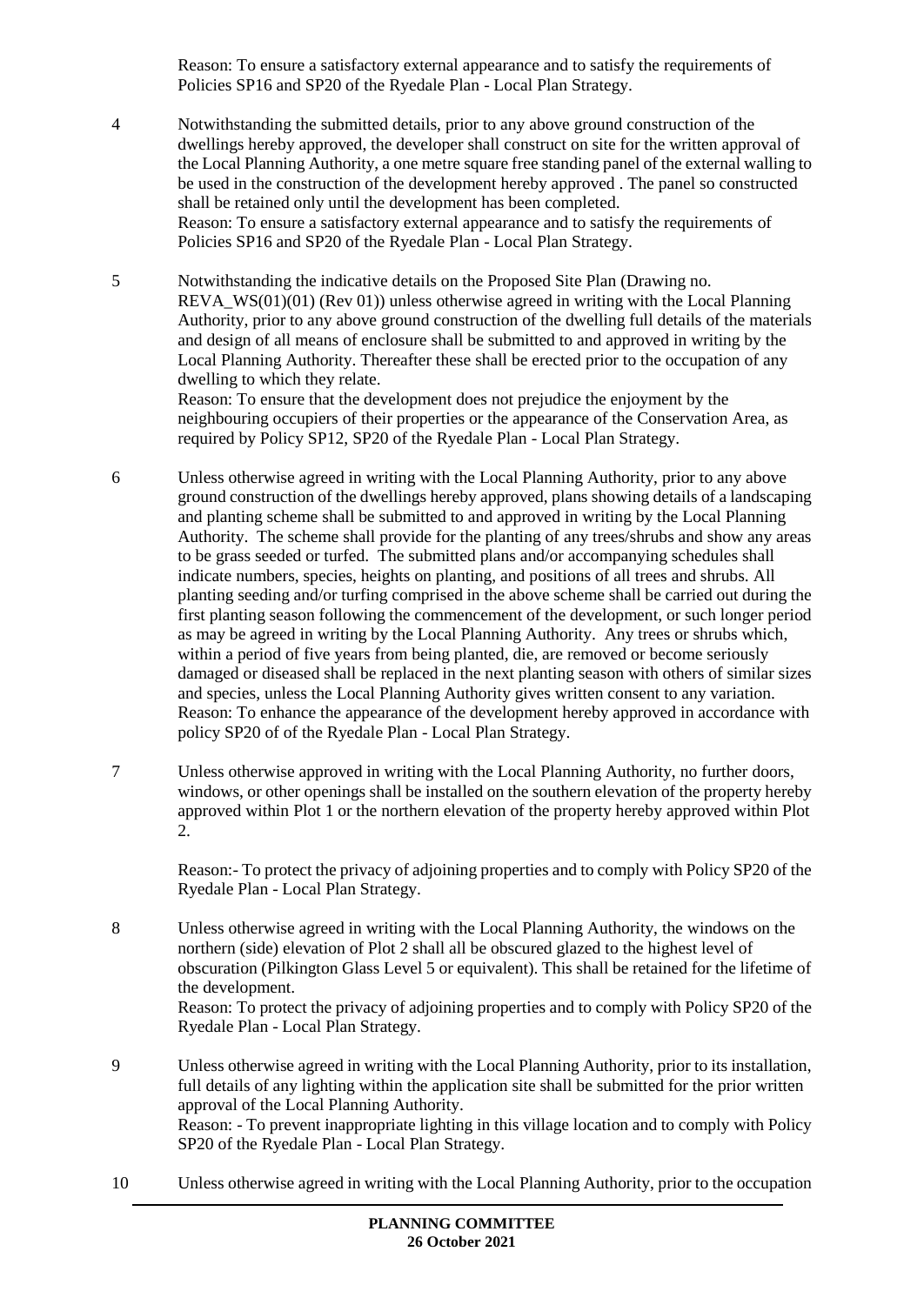of the dwellings, all surface water discharge shall be dealt with as follows:

1) The suitability of soakaways, as a means of surface water disposal, should first be ascertained in accordance with BRE Digest 365 or other approved methodology. If soakaways are feasible, surface water shall be directed to a soakaway in accordance with the British Standard requirements to the satisfaction of the approved Building Control Inspector.

If soakaways are not feasible, the prior written approval of the Local Planning Authority for an alternative means of surface water disposal must be sought with any approved scheme to be installed prior to the occupation of the dwellings.

Reason: To ensure the development is provided with satisfactory means of drainage and to reduce the risk of flooding in accordance with Policy SP17 of the Ryedale Plan, Local Plan Strategy.

- 11 The site shall be developed with separate systems of drainage for foul and surface water on and off site. The separate systems should extend to the points of discharge to be agreed. Reason: In the interests of satisfactory and sustainable drainage in accordance with Policy SP17 of the Ryedale Plan, Local Plan Strategy.
- 12 The widening of the crossing of the highway verge and footway must be constructed in accordance with the approved details and/or Standard Detail number E50 Rev A and the following requirements.

o The final surfacing of any private access within 2 metres of the public highway must not contain any loose material that is capable of being drawn on to the existing or proposed public highway.

o Measures to enable vehicles to enter and leave the site in a forward gear. All works must accord with the approved details.

Reason: To ensure a satisfactory means of access to the site from the public highway in the interests of highway safety and the convenience of all highway users in accordance with Policy SP20 of the Ryedale Plan, Local Plan Strategy.

MHi-C New and altered Private Access or Verge Crossing -(MHC-03) Notwithstanding any valid planning permission for works to amend the existing highway, you are advised that a separate licence will be required from North Yorkshire County Council as the Local Highway Authority in order to allow any works in the existing public highway to be carried out. The 'Specification for Housing and Industrial Estate Roads and Private Street Works' published by North Yorkshire County Council as the Local Highway Authority, is available to download from the County Council's web site:

https://www.northyorks.gov.uk/sites/default/files/fileroot/Transport%20and%20streets/Road s%2C%20highways%20and%20pavements/Specification\_for\_housing\_\_\_ind\_est\_roads\_\_ \_street\_works\_2nd\_edi.pdf .

The Local Highway Authority will also be pleased to provide the detailed constructional specifications referred to in this condition.

13 No part of the development must be brought into use until the access, parking, manoeuvring and turning areas for all users at land off West Street, Swinton have been constructed in accordance with the details approved on drawing number REVA  $WS(01)(01)$  in writing by the Local Planning Authority. Once created these areas must be maintained clear of any obstruction and retained for their intended purpose at all times.

Reason: To provide for appropriate on-site vehicle facilities in the interests of highway safety and the general amenity of the development in accordance with Policy SP20 of the Ryedale Plan, Local Plan Strategy.

14 No development must commence until a Construction Management Plan has been submitted to and approved in writing by the Local Planning Authority. Construction of the